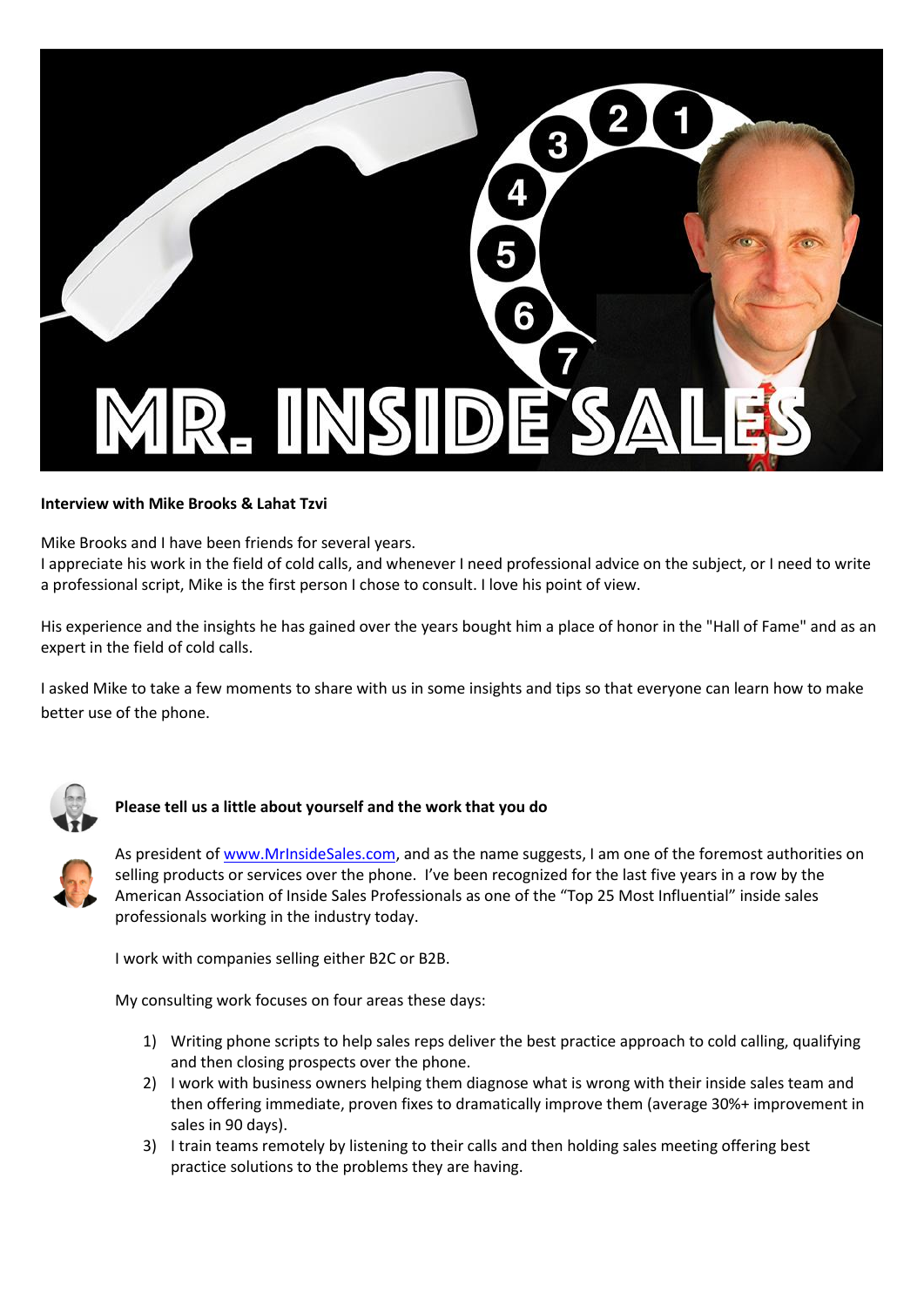4) I coach, one on one, with business owners who are looking to develop an inside sales team or improve an existing one.

I'm also a keynote speaker, a breakout speaker offering training on cold calling, closing sales over the phone, and staying motivated.

Lastly, I'm a best-selling author of two books on inside sales: "The Real Secrets of the Top 25%" and "The Ultimate Book of Phone Scripts."

## **Let's start with the thought question: Are Cold Calls still working?**

Yes, if they are done right.

First, despite social media and some people who claim, "Cold Calling is Dead," cold calling is alive and used very effectively by those who know how to do it. You might call it "warm calling" or "social selling," but whatever way you currently find a lead, at some point you need to pick up the phone and make a call, right?

So, again, cold calls do work IF you do it right. That can include:

- A) Doing some research so you aren't going in cold (in other words you have some intel)
- B) You are using a proven script and know how to build rapport quickly and not sound like you're cold calling
- C) If you're prepared for the brush offs and stalls you get, and
- D) If you know how to deal with the gatekeeper.

So, cold calls do still work, you just have to know how to make them effectively. Luckily, that's what I specialize in…



#### **How Social Media/Social Selling changed the way we sell?**

Social media has given us, as sales professionals, unparalleled insight into who our prospects are and what some of their buying motives might be. Having this intel can make each contact with them so much more effective.

On the downside, our prospects now have a lot of intel on us and our competition. This can make our jobs harder as well.

In a way, social media has also made sales reps lazier because many would prefer to comb the internet and send emails rather than pick up the phone and have a conversation. That's bad…



#### **What is the biggest challenge today on the sales call?**



- Unfortunately, there are many, but the biggest is:
	- A) Not qualifying prospects. Too many sales reps today will schedule a demo with just about anyone and then hope and pray they buy…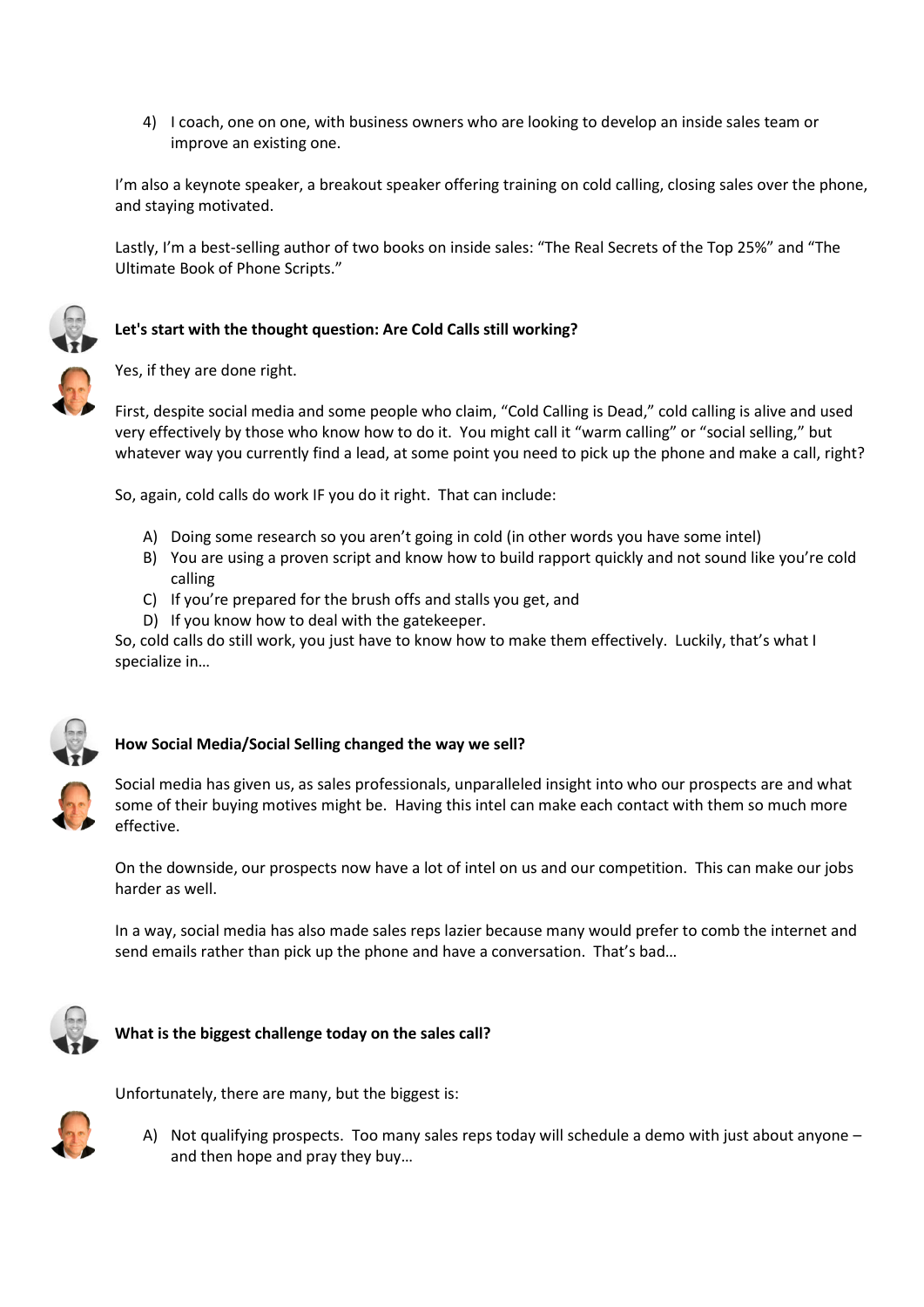5) What do you think about that issue: To ask "how are you" or not?

Never liked it. You're just telegraphing yourself as a sales rep! My new favorite is, "Hi, this is \_\_\_\_\_\_\_ \_\_\_\_\_\_\_, with \_\_\_\_\_\_\_\_, I take it you're doing O.K. today?"

Forcing your prospect to say "yes" is a great way to start. Try it…



# **What is the "Big Trends" for 2016?**



One big trend which started last year and has dominated my consulting business in 2016 already is empowering customer service reps to become more sales oriented in terms of uncovering more revenue opportunities. The transformation of traditional customer service reps into actual revenue producers is becoming a substantial revenue source for many companies.

Customer service reps are being taught to uncover potential opportunities in the form of upselling existing accounts, discovering new departments and needs within customer accounts as well as creating referral opportunities.

The other trend, which I'm afraid will not ease up or slow down, is the creation and reliance on more technology to try and evaluate, predict and increase sales. The reason I see this as a potential negative is that so many industries and companies are happy to invest in what they deem to be the "holy grail" of sales -- the one solution that will allow them to see deeper in the pipeline, etc.

And in doing so, they forego the need and importance of actually training their sales team on the basics of sales. The fundamentals of what it takes to actually prospect and close business.

The shame is that it doesn't need to be this way. Supply an inside sales team with the scripts they need to succeed, the best practices responses to the sales situations and objections they face day in and day out, and you'll instantly increase their close ratio and your sales revenue. Unfortunately, it takes some companies way too long to realize this...



# **We love if you can share with us some tips for the sales call**

- A: Use the opening I've just listed above.
- B: When qualifying on the cold call, ALWAYS get the timeline for making the decision.
- C: Always requalify the prospect at the start of your demo or close
- D: Use trial closes throughout the demo to build a yes momentum.
- E: Script out answers to common objections and stalls.
- F: Ask for the deal at least 5 times before you stand up and REALLY start closing :--)



**A lot of companies let their managers write the sales script. Maybe they think is simple, and they can copy from another script that they have. What's wrong with this approach?**



If their approach is proven effective, then that's find.

Otherwise, your top performing sales rep should write down what he/she says.